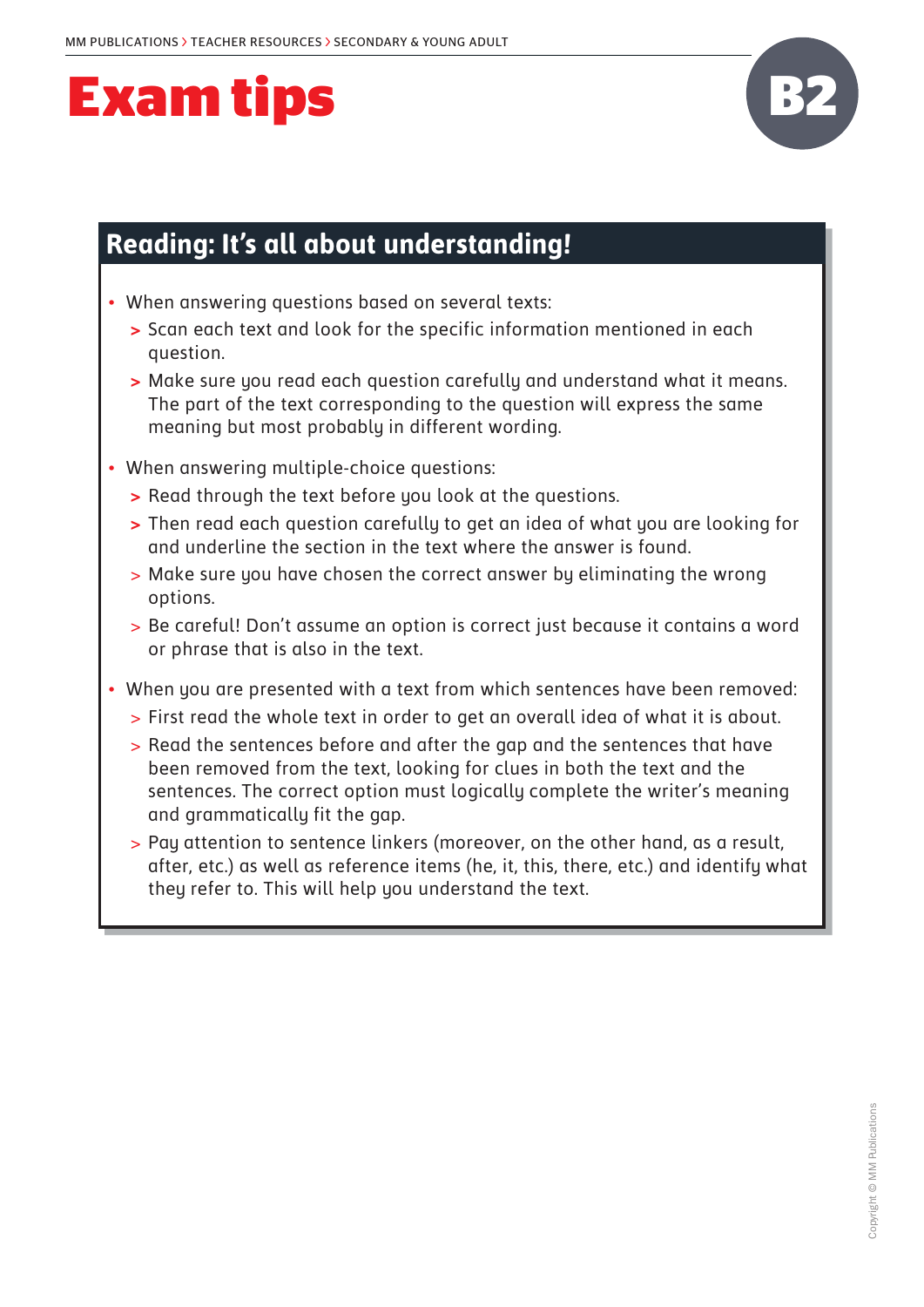

### **Vocabulary and Grammar: Making sense of it!**

- When completing a word-building exercise:
	- **>** Decide what part of speech is needed to fill in each gap. The words to be formed will usually be nouns, verbs, adjectives or adverbs.
	- **>** When you have to complete a blank with a noun, read the sentence carefully and decide if the noun should be in singular or plural form.
- When completing an open close text:
	- **>** Read the text quickly to get an idea of what it is about.
	- **>** Read the whole sentence, not just the words before and after the gap, as there may be clues that can help you.
	- **>** Try to guess what part of speech the missing word is. Remember that most of the missing words will be prepositions, articles, auxiliary verbs, pronouns, time expressions, determiners, etc.
- When doing transformation:
	- **>** Remember that your answer must be between two and five words.
	- **>** Keep in mind that you must definitely use the 'key word' and not change it in any way at all.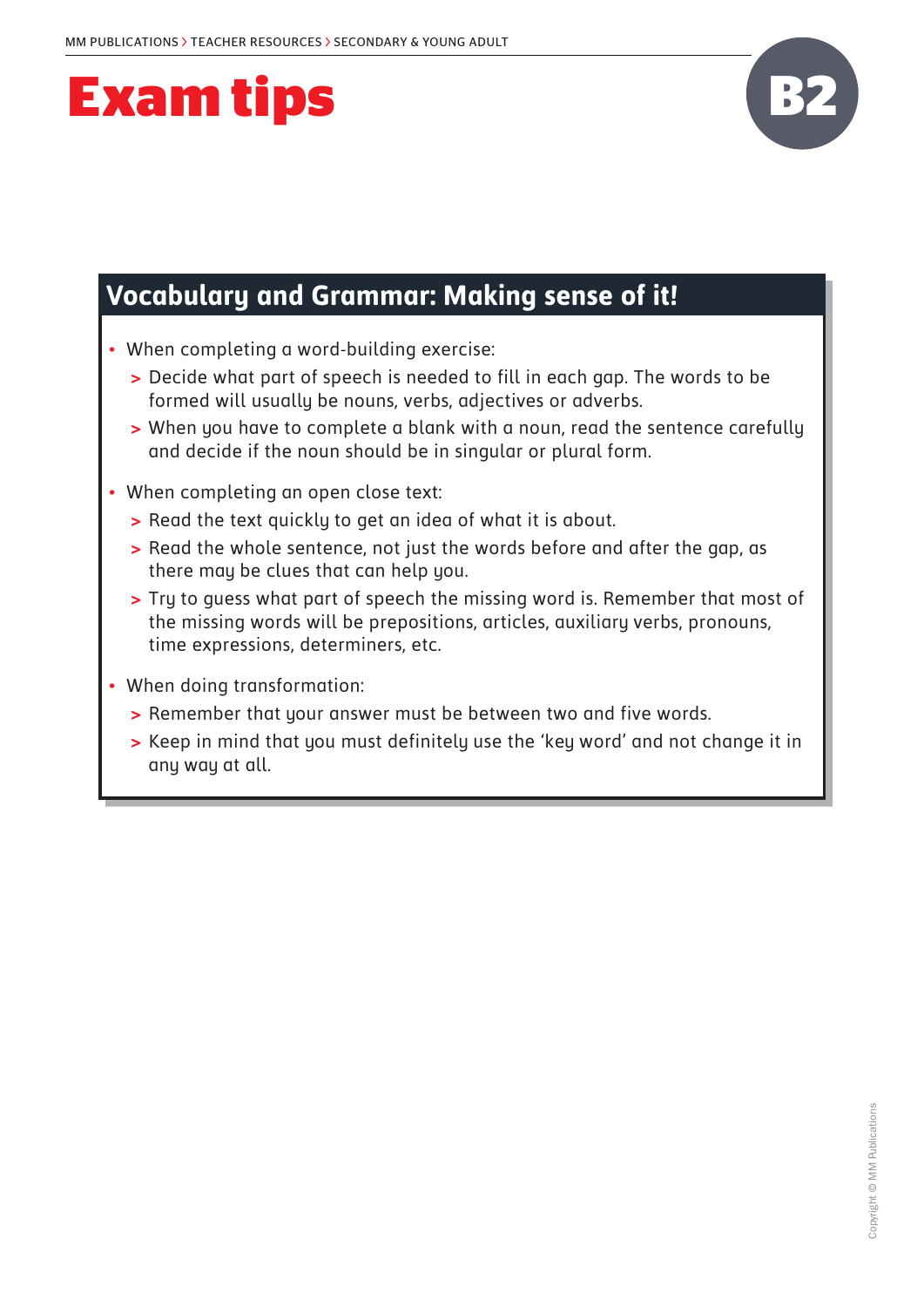

### **Listening: Getting the message!**

- Before you listen, read the rubric carefully to find out the situation and the topic discussed. Try to predict or guess what the speakers are going to say. That way the listening text will be easier for you to understand.
- Read the questions and options carefully before you hear each extract. Pay special attention to question words (who, when, etc.).
- Listen to each extract carefully. Don't try to understand every single word or phrase, but focus on the whole message.
- The questions follow the order the information is heard in the recording, so make sure you concentrate on the right question each time.
- Choose the option that best answers the question. Don't choose an option just because words or phrases included in the extract appear in it.
- Listen for 'key words' which will help you choose the correct option.
- Choose an option after you have heard the whole extract and confirm your choice when you have heard the extract for a second time.
- Don't work on a question while the next question is being spoken.
- When doing a multiple-matching listening task:
	- **>** Read through the statements carefully to get a clear idea of what you are listening for.
	- **>** Wait to hear the recording a second time before you make your final decision.
- When choosing the correct picture:
	- **>** Before you start listening, look at the pictures carefully to get a general idea of what you are going to hear.
	- **>** Listen carefully to the dialogue and focus on the question. All three situations in the pictures may be referred to in the dialogue. However, only one of them correctly answers the question.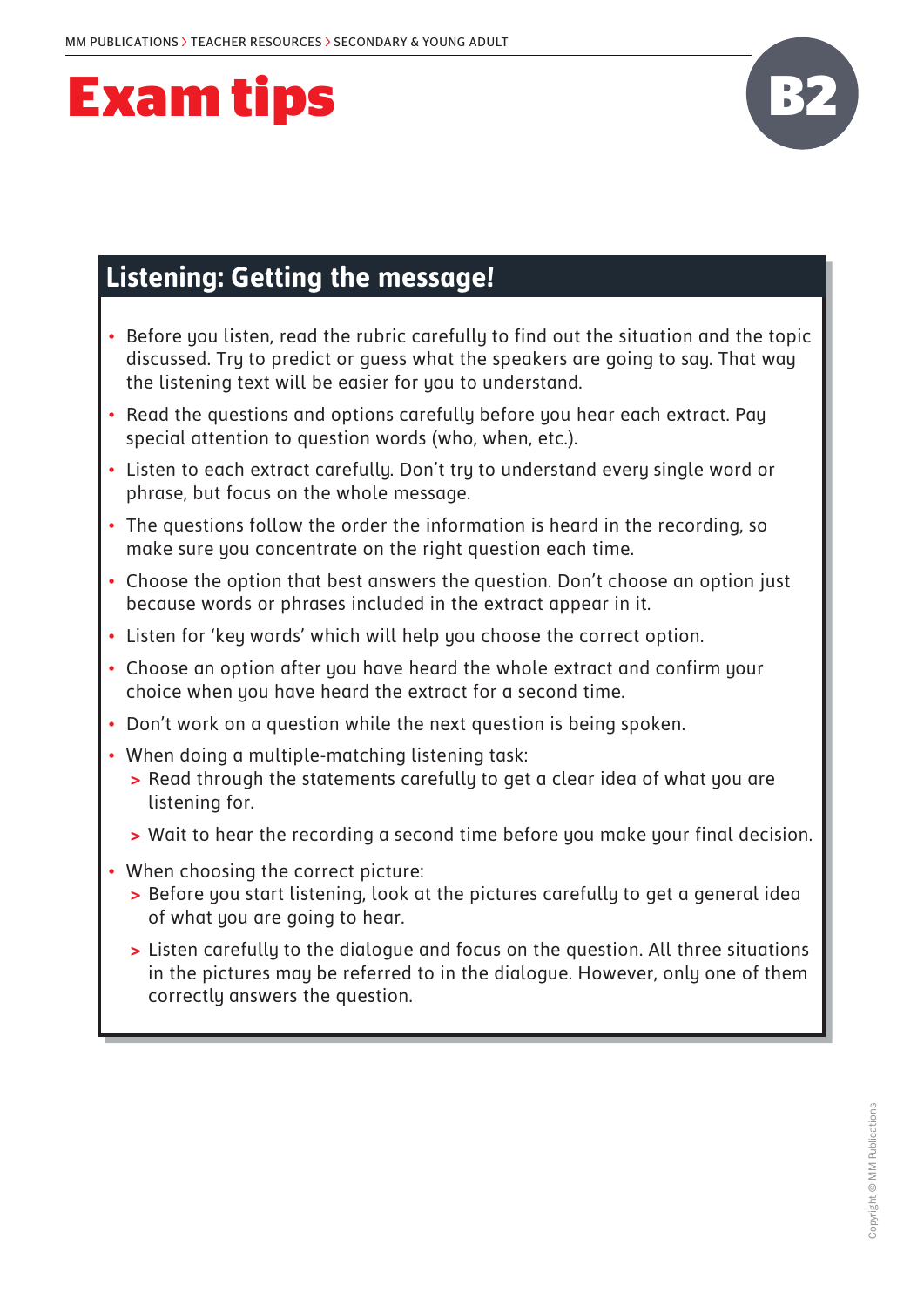

### **Speaking: Let's talk about it!**

- When discussing photographs, don't describe the photographs in detail. Briefly compare them and make sure you answer the question asked.
- When speculating and making a decision:
	- **>** There are no right or wrong answers, but you must make sure to justify your answer.
	- **>** Remember that this is not a monologue so both speakers must have an equal opportunity to speak.
	- **>** You should listen to the other speaker's opinion and respond by either agreeing or disagreeing with it.
- When choosing between options:
	- **>** Look at the photographs carefully to make sure you understand the situation and what the options are.
	- **>**Carefully consider all the information you have received before making your decision.
	- **>**Remember that you must explain why you prefer the option you chose.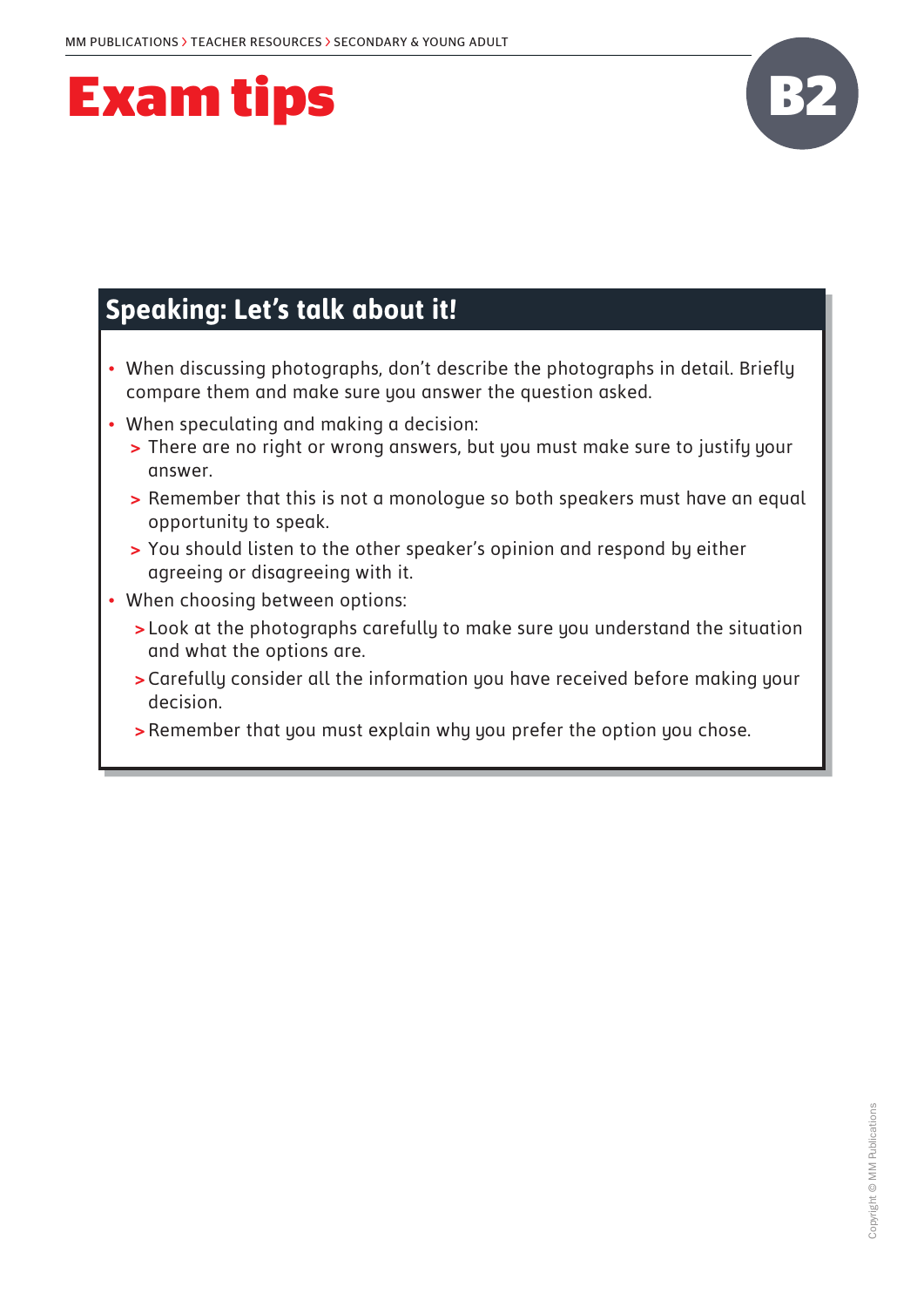#### **Writing: Putting words on paper!**

- When writing an essay expressing an opinion:
	- **>** Underline the 'key words' in the writing task to get a clear idea of what your essay should focus on.
	- **>** Spend a couple of minutes making a brief outline of what you plan to write. In the case that the rubric includes prompts, make sure you use them appropriately.
	- **>** Organise your writing into paragraphs, presenting major points in separate paragraphs.
	- **>** Expand on your ideas by explaining them clearly and supporting them with reasons or examples.
	- **>** Avoid repetition of ideas.
	- **>** Do not introduce new ideas in the conclusion.
	- **>** Write in a formal style and do not use abbreviations or short forms.
	- **>** Use linking words/phrases to list and add points, express result, etc.
- When writing an article:
	- **>** Use a catchy title to interest the readers.
	- > Think about the purpose of the article and who will read it in order to write in an appropriate style (formal or informal).
	- > Organise the article in paragraphs which expand on, describe or give examples of the topic.
	- > Use lively colourful language: a variety of words/phrases/expressions, direct and indirect questions, etc.
	- > Comment on the topic or give your opinion.
- When writing a letter expressing your opinion:
	- **>** Write in an appropriate style.
	- > Group related ideas together in paragraphs.
	- > List ideas in order of importance.
	- > State your opinion clearly.
	- > Do not be aggressive or use offensive language.
	- > Use linking words and phrases.
- When writing a story:
	- **>** Try to keep the plot of the story fairly simple.
	- > The story should continue from the prompt sentence.
	- > The story should be organised in paragraphs, have an interesting introduction and an appropriate ending.
	- > Use informal or consistently neutral language.
	- > Use past (narrative) tenses.
	- > Use time linkers (to indicate the sequence of events, chronological order, etc.)
	- > Try to create an appropriate atmosphere by using direct speech, questions, exclamations, a variety of adjectives and adverbs and vivid vocabulary.

**B2**